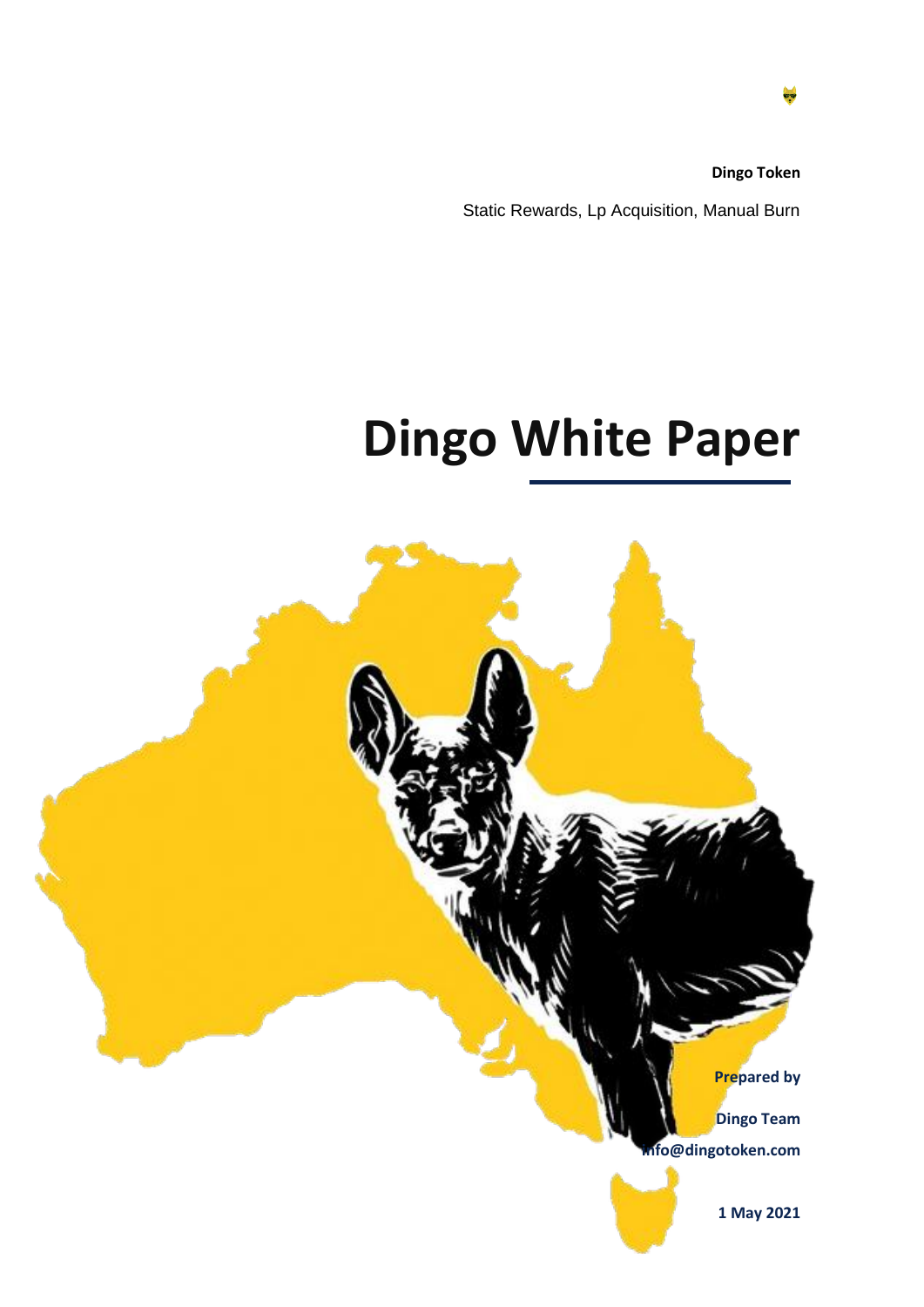### **Introduction!**

Decentralized finance is made possible by using decentralized exchanges in collaboration with liquidity pool smart contracts. For any token on the smart chain to have an availability to be swapped on a decentralized exchange, it must have an available liquidity pool of tokens for swapping. The challenge remains on how to properly incentivize users to keep such liquidity pools maintained.

Recognizing this, developers have attempted to satisfy these conditions by using various tokenomic structures with incentives for the user to supply liquidity into the pools. An automatic liquidity acquisition can be featured as an alternative solution compared against the traditional "farming reward" structure. An automatic liquidity acquisition function where users are offered rewards (via reflection) in lieu of traditional farming rewards.

These reflections would act to distribute tokens proportional to volume and could thus provide a more reasonable incentive for holding. Although reflection and automatic liquidity acquisition may contribute to stability, an inherent burn which can achieve token scarcity with a depreciating token supply. The combination of these tokenomics seeks to eliminate the flaws of various predecessors, while providing useful incentives for use case and adoption. Effectively, any application that is added with these smart contract functions could have the effect of amplifying Dingo token's tokenomics.

### **Why Static?**

Static rewards solve a host of problems. First, the reward amount is conditional upon the volume of the token being traded. This mechanism aims to alleviate some of the downward sell pressure put on the token caused by earlier adopters selling their tokens after farming crazy high APY's. Second, the reflect mechanism encourages holders to hang onto their tokens to garner higher kick-backs which are based upon a percentages carried out and dependant upon the total tokens held by the owner.

### **Dingo Token Protocol!**

Dingo Token employs 3 simple functions: Reflection + LP acquisition + Burn In each trade, the transaction is taxed a 10% fee, which is split 2 ways.

- 5% fee = redistributed to all existing holders
- 5% fee is split 50/50 half of which is sold by the contract into BNB, while the other half of the DINGOTOKEN tokens are paired automatically with the previously mentioned BNB and added as a liquidity pair on Pancake Swap.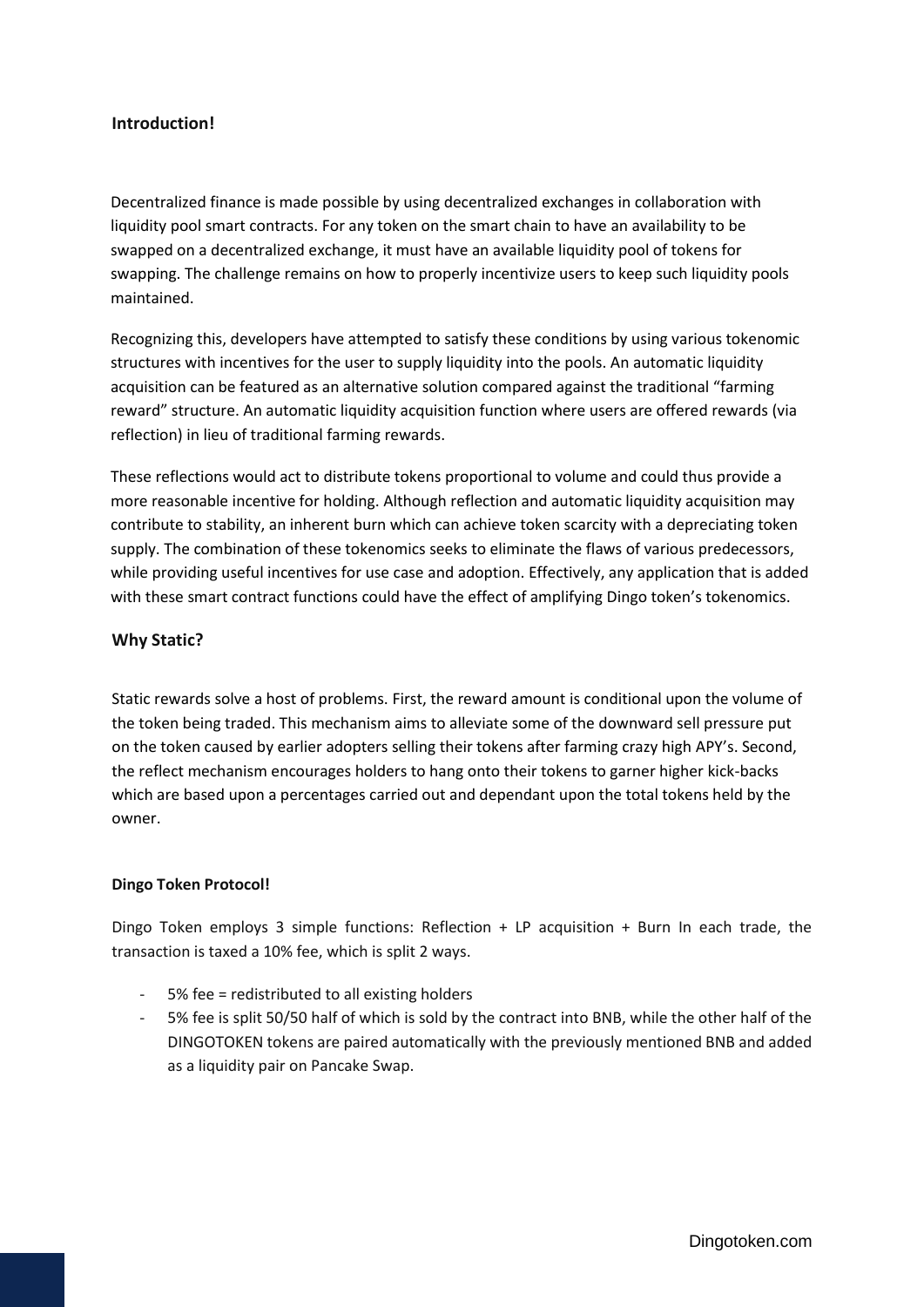### **Static Rewards, Lp Acquisition, Manual Burn!**

A common misconception with the heavy APY average is the subjectivity of the impermanent loss from staking an LP (liquidity provider) in a farming reward generator. With the explosion of DeFi we have seen too many new cryptocurrency prospectors get sucked into a high APY LP-farming trap, feeling hopeless as they are pushed out by earlier buyers with higher staking rewards. We've all been there, seeing those shiny 6 digit figures can be pretty damn tempting to jump in.

However, almost always the token suffers from the inevitable valuation bubble, which is then followed by the burst and the impending collapse of the price. This is why we have seen the mass adoption of static rewards, also known as reflection, a separate concept that seeks to eliminate the troubles caused by farming rewards.

### **Manuel Burns!**

Sometimes burns matter; sometimes they don't. A continuous burn on any one protocol can be nice in the early days, however, this means the burn cannot be finite or controlled in any way. Having burns controlled by the team and promoted based on achievements helps to keep the community rewarded and informed. The conditions of the manual burn and the amounts can be advertised and tracked.

Dingo Token aims to implement a burn strategy that is beneficial and rewarding for those engaged for the long term. Furthermore, the total number of Dingo Token burned is featured on our readout located on the website which allows for further transparency in identifying the current circulating supply at any given point of time.

### **Automatic Liquidity Pool (LP)!**

Automatic LP is the secret sauce of DingoToken. Here we have a function that acts as a two-fold beneficial implementation for holders.

First, the contract sucks up tokens from sellers and buyers alike, and adds them to the LP creating a solid price floor.

Second, the penalty acts as an arbitrage resistant mechanism that secures the volume of DingoToken as a reward for the holders. In theory, the added LP creates a stability from the supplied LP by adding the tax to the overall liquidity of the token, thus increasing the tokens overall LP and supporting the price floor of the token. This is different from the burn function of other reflection tokens which is only beneficial in the short term from the granted reduction of supply.

As the DingoToken token LP increases, the price stability mirrors this function with the benefit of a solid price floor and cushion for holders. The goal here is to prevent the larger dips when whales decide to sell their tokens later in the game, which keeps the price from fluctuating as much as if there was no automatic LP function.